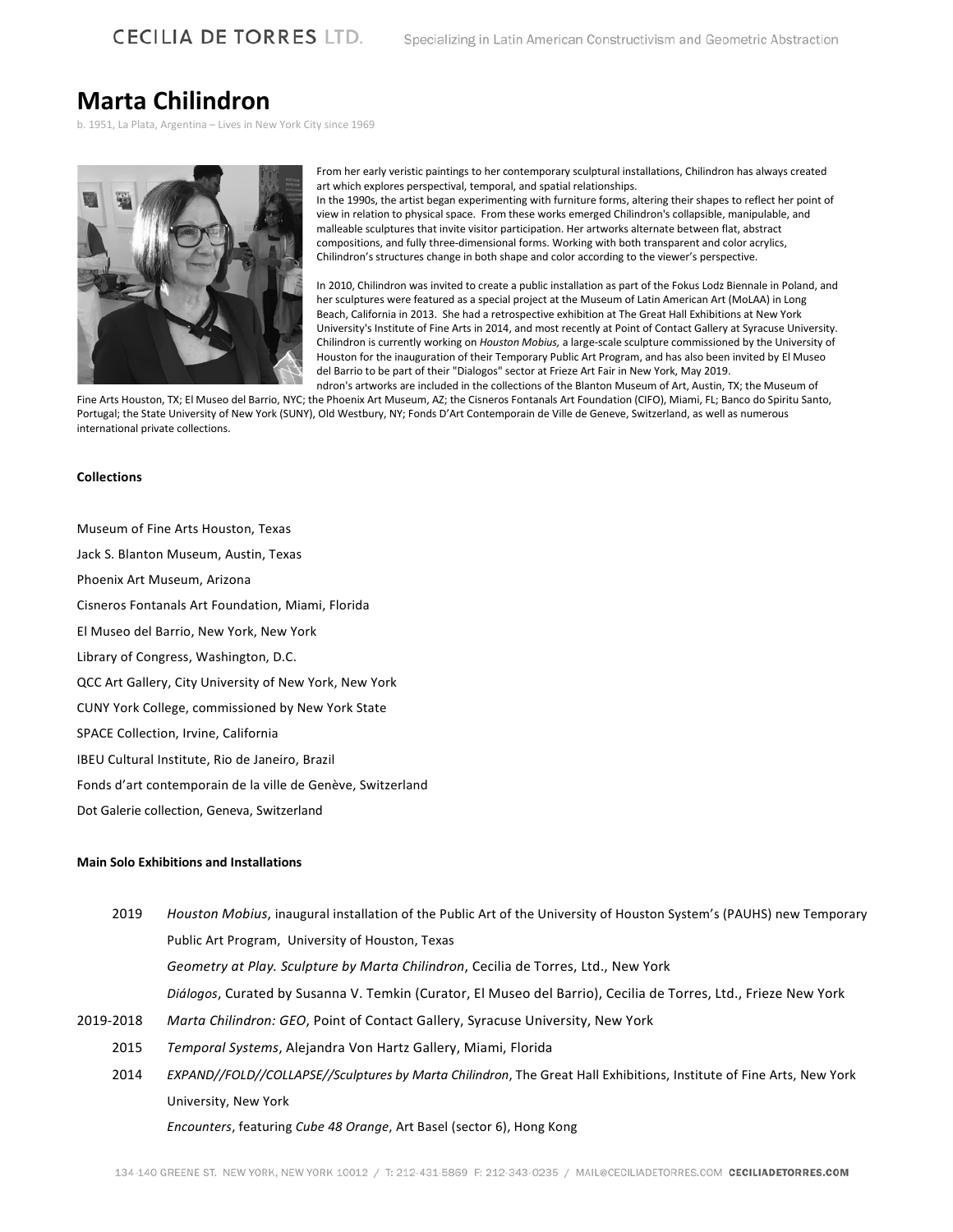- 2013 *Marta Chilindron: Integral Geometries*, Museum of Latin American Art, Long Beach, California
- 2011 *Marta Chilindron – Constructions*, Cecilia de Torres, Ltd., New York
- 2010 *Marta Chilindron,* Alejandra von Hartz, Miami, Florida
- 2008 *Marta Chilindron,* Laura Marsiaj Arte Contemporánea, Rio, Brazil
- 2006 *Sculpture in Four Dimensions,* Amelie A. Wallace Gallery at SUNY, Old Westbury, New York *Marta Chilindron*, VCUQ Gallery in Doha, Qatar
- 2004 *New Work,* Cecilia de Torres, Ltd., New York *Marta Chilindron*, Kantoor Langeveld, Amsterdam
- 2001 *Sculptures,* Dot Galerie, Geneva, Switzerland
- 1999 *Marta Chilindron, Cinema Kinesis,* installation, El Museo del Barrio, New York
- 1997 *Dimensions*, Cecilia de Torres, Ltd., New York
- 1994 *Talking Paintings & Dreams*, IBEU Copacabana & IBEU Madureira, Rio de Janeiro, Brazil (with Eduardo Costa)
- 1993 *Mag Sculptures*, Gallery B, Fairfield University, Connecticut *Touched by Light*, (A Street Work), New York (with Eduardo Costa)
- 1991 *Living Sculptures*, (series of 4), different locations, downtown New York (with Eduardo Costa)
- 1987 Outdoor Installation, CUNY, QCC, Bayside, New York
- 1986 Permanent Installation, York College, CUNY, New York

### **Selected Group Exhibitions and Installations**

- 2020-2019 *Kinetic Masters and Their Legacy*, Cecilia de Torres, Ltd., New York
- 2019-2018 *Latinoamérica: volver al futuro*, Museo de Arte Contemporáneo de Buenos Aires, Argentina
- 2018 *Queenie*, Selected artworks by female artists from El Museo del Barrio's Collection, Hunter East Harlem Gallery, New York
- 2018-2017 *Screens: Virtual Material*, DeCordova Sculpture Park and Museum, Lincoln, Massachusetts
	- 2017 *Uptown*, Wallach Art Gallery, Columbia University, New York

*Proyectos L.A.*, Los Angeles, California

*Expanding the Line: Sculpture, Video & Drawing,* Cecilia de Torres, Ltd., New York

*Geometry and Movement: The Language of Color in Motion,* Works by Marta Chilindron & Graciela Hasper, Curated

by Sally Reynolds, Arts Brookfield, Houston, Texas

*Continuum*, Palitz Gallery, New York

- 2016-2015 *Monochrome Undone*, SPACE Collection, Irvine, California
	- 2015 *Folding: Line, Space & Body, Latin American Women Artists Working Around Abstraction*, Henrique Faria Fine Art, New York
	- 2014 *Dialogues: Marta Chilindron and Graciela Hasper*, Sicardi Gallery, Houston, Texas *Degrees of Separation*, Maddox Arts, London *New Dialogues,* Alejandra von Hartz, Miami, Florida *Asterismos: Nuevas Visiones de la Abstracción Geométrica en el Sur,* Museo de Arte de las Américas, Washington, D.C.
	- 2012 *LA to LA*, Selections from Sayago & Pardon Collection, LA Art Core, Los Angeles Group Exhibition, Sicardi Gallery, Houston, Texas
	- 2011 *Tridimensional,* Alejandra von Hartz Gallery, Miami, Florida
	- 2010 *Fokus Lodz Biennale 2010*, Lodz, Poland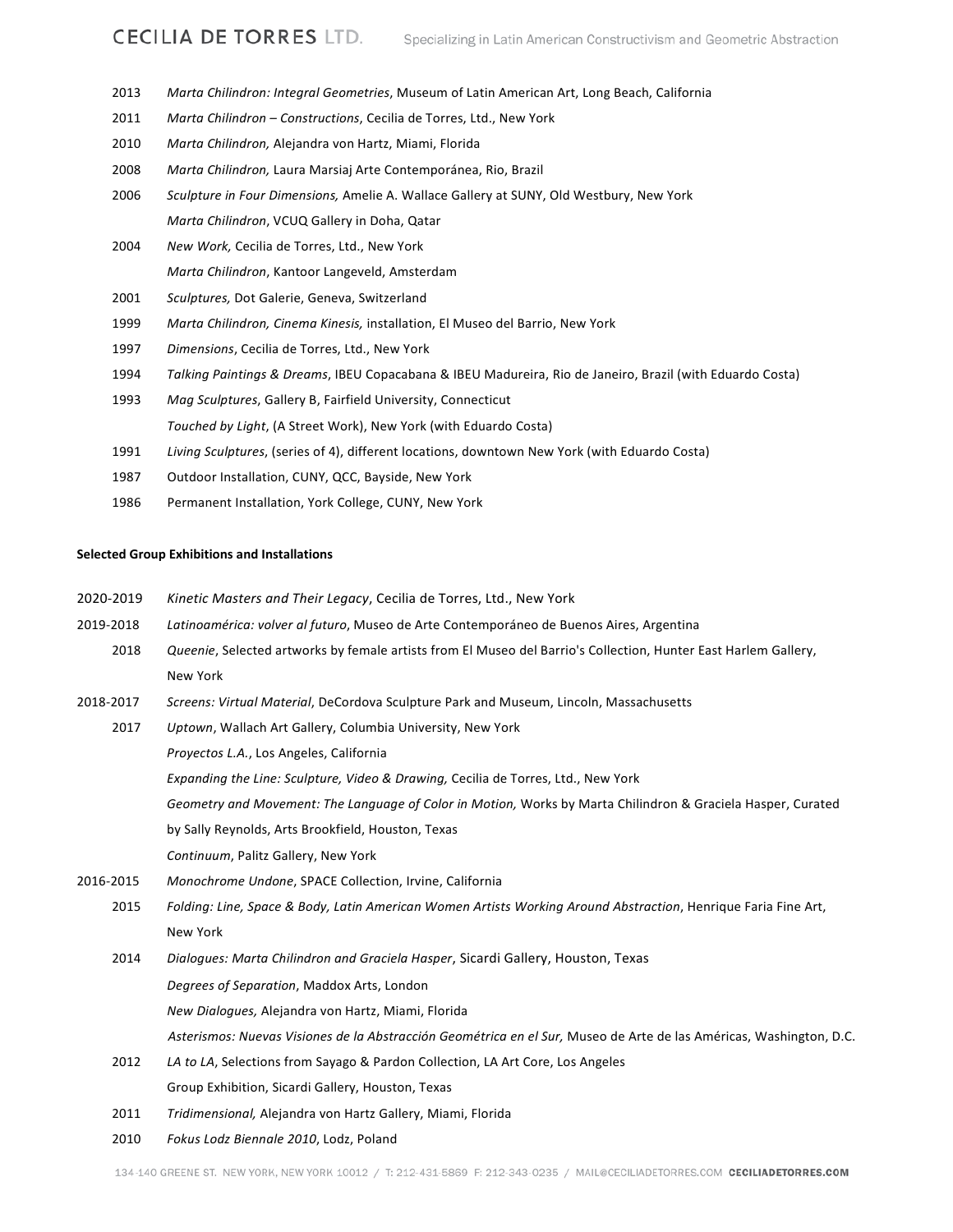*The Constructive Elan*, Alejandra von Hartz, Miami, Florida *Marte Invite*, Marte Centro Cultural, Montevideo, Uruguay *Group Show,* Sicardi Gallery, Houston, Texas

- 2009 *The Sites of Latin America Abstraction*, MOLAA, Museum of Latin American Art, Long Beach, California
- 2008 *El Golem,* Point of Contact, Syracuse, New York
- 2008 *Last Days of Summer,* Alejandra von Hartz Gallery, Miami, Florida
- 2007 *Shoot*, Photographic Project (in collaboration with Anne-Laure Oberson), Athens, Greece *Regrouping,* Sidney Mishkin Gallery, New York
- 2006 *In Women Veritas,* Point of Contact Gallery, Syracuse, New York *Sites of Latin American Abstraction,* CIFO (Cisneros Fontanal Foundation), Miami, Florida *Line, Plane, Volume/Sculpture: 1944-2006,* Cecilia de Torres, Ltd., New York
- 2005 *Works On and Off Paper,* Cecilia de Torres, Ltd., New York *Black on White*, Elga Wimmer PCC, New York *The Art of Point of Contact,* Everson Museum of Art, Syracuse, New York
- 2004 *Up & Coming,* Invited artist, ARCO 04, Madrid, Spain
- 2003 *The hottest art lair in the hood,* Art 831, North Miami, Florida
- 2003 *Uitnodiging*, Kapel Central, Nijmegen, The Netherlands
- 2002 *IBEU Uma Decada de Arte Contemporanea,* IBEU, Rio, Brazil *Reactions,* Exit Art, New York City
- 2001 *Five Easy Pieces,* Dot Galerie, Basel, Switzerland
- 2000 *Square Root*, Cecilia de Torres, Ltd., New York
- 1998 *Four Artists: Constructivist Roots*, Cecilia de Torres, Ltd., New York *Studio Camnitzer*, Museo de Artes Visuales, Montevideo, Uruguay *American Living*, Here Art, New York *Post Mark International*, Artspace, New Haven, Connecticut
- 1997 *Studio Camnitzer*, Museo Nacional del Grabado, Buenos Aires, Argentina *ABC*, Sidney Mishkin Gallery, Baruch College, New York
- 1996 SOHO Biennial, 8<sup>th</sup> Floor Gallery, New York
- 1995 *Portraits*, Elga Wimmer Gallery, New York *65 Years of Constructivist Wood*, Cecilia de Torres, Ltd., New York Storefront for Art and Architecture, New York 450 Broadway Gallery, New York
- 1993 *Fiesta for Life*, Cavin Morris Gallery, New York *ABC*, Sidney Mishkin Gallery, Baruch College, New York
- 1992 *The Art Mall*, The New Museum, New York *500 Años*, Centro Recoleta, Buenos Aires, Argentina
- 1991 *Dissimilar Identities*, Scott Alan Gallery, New York
- 1987 *Annual Juried Exhibition*, Queens Museum, Flushing, New York
- 1985-1984 *PS-1 Artists*, The Clocktower Gallery, New York

#### **Awards**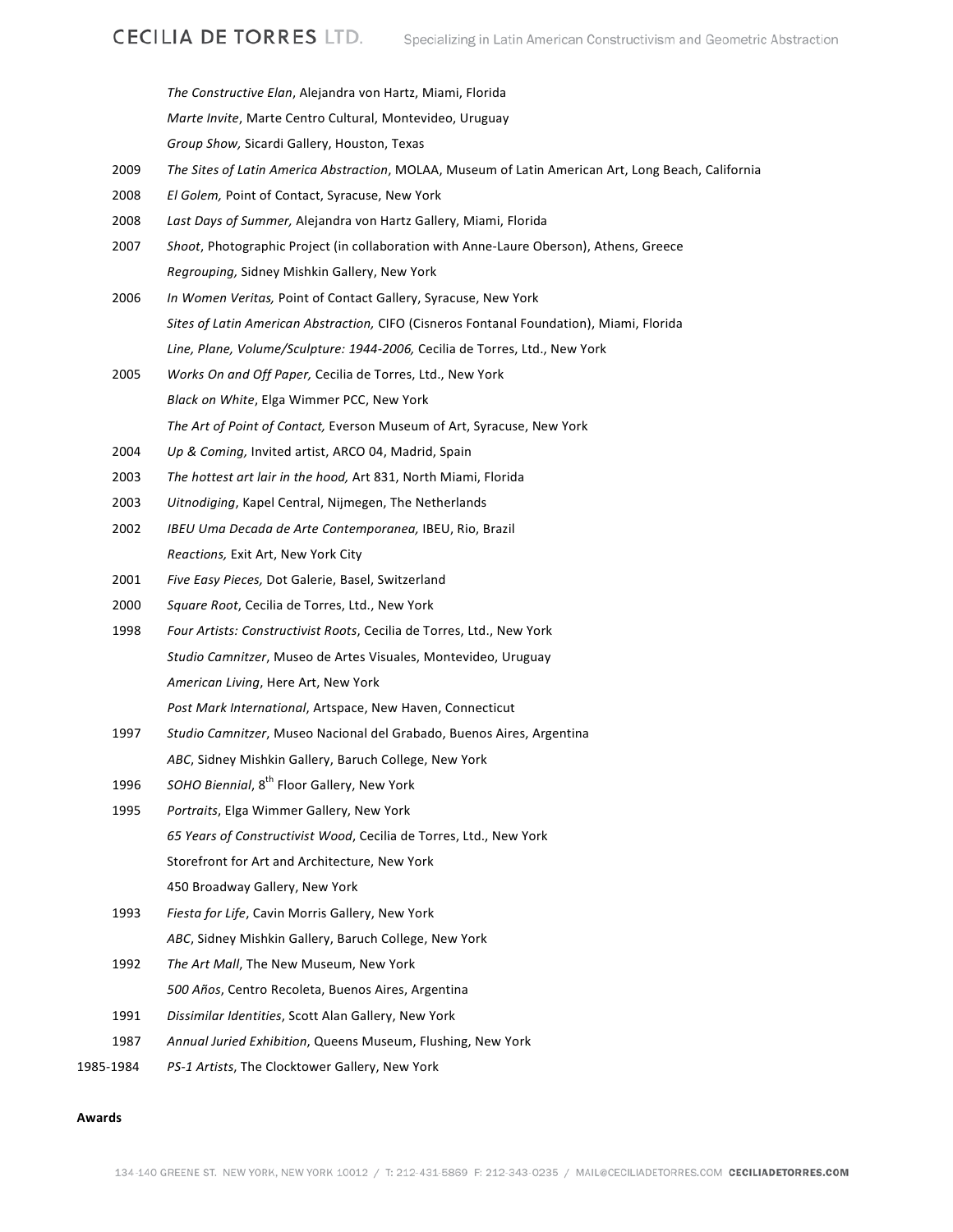| 2013                | Pollock-Krasner Foundation, Grant                                                                                |
|---------------------|------------------------------------------------------------------------------------------------------------------|
| 2007                | Excellency in Art Award, Alumni Association of the State University of New York                                  |
| 2003                | Civitella Ranieri Artist Residency, Umbria, Italy                                                                |
| 2001                | Anonymous Was A Woman                                                                                            |
| 2000                | Joan Mitchell Foundation, Inc. Award                                                                             |
| 1986                | Pollock-Krasner Foundation, Grant                                                                                |
| 1985-1983           | PS-1 Museum, National Studio Program, Artist Residency                                                           |
| <b>Publications</b> |                                                                                                                  |
| 2019                | Marie Rodriguez, "Rules of the Mobius," Rice Design Alliance, Oct. 16, 2019                                      |
|                     | Molly Glentzer, "UH's public art program angles for something new with Mobius Houston," Houston Chronicle,       |
|                     | October 11, 2019                                                                                                 |
|                     | McKenzie Misiaszek, "Mobius Houston first temporary art piece in new program," The Daily Cougar, October 7, 2019 |
|                     | "Public Sculpture Mobius Houston Coming to UH," Glasstire, September 26, 2019                                    |
| 2017                | Bertha Sichel, 14 Artistas, Ediciones Universitarias Athenaica, Sevilla, Spain, pages. 68-72.                    |
|                     | Jason Farago, Columbia's New Harlem Museum Opens, With Art From Its Neighbors, The New York Times,               |
|                     | June 1, 2017                                                                                                     |
|                     | Maximilíano Durón, Columbia University Starts 'Uptown' Triennial for Artists Living and Working in Upper         |
|                     | Manhattan, ArtNews, May 22, 2017                                                                                 |
| 2016                | Amalia Caputo, Marta Chilindron at Alejandra Von Hartz, ArtNexus 100/105                                         |
|                     | Gregg Perkins, Marta Chilindron Temporal Systems, The Miami Rail, http://miamirail.org, summer 2016              |
| 2015                | Graciela Kartofel, Marta Chilindron, The Institute of Fine Arts, ArtNexus, 96                                    |
|                     | Familiar Geometry, The United States News, World Sculpture News, Autumn 2016                                     |
|                     | Arte Latinoamericano: 20 años, 20 artistas, Arte Al Límite, Chile                                                |
|                     | Monochrome Undone, Abstraction in Action, Sayago and Pardon Collection exhibition publication                    |
| 2014                | Exhibition review: Encounters-Art Basel Hong Kong 2014, Art Collectors', #62, May 2014, p.11                     |
|                     | Artist Review: Marta Chilindron at Art Basel Hong Kong, Art Collectors', #65, August 2014, p. 30-31              |
|                     | The Importance of Work, Rest and Play, In Pictures, The Arts Newspaper, International edition, 17-18 of May      |
|                     | Marta Chilindron at Institute of Fine Arts, Exhibitions, The Lookout, Art in America, November 2014              |
|                     | Sarah Zabrodski, The Infinite Forms of Marta Chilindron, Hyperallergic, December 2, 2014                         |
| 2013                | Cristiano Ang, Art Fair Riding Emerging Wave, The Wall Street Journal, November 13, 2013                         |
|                     | Elizabeth Sobieski, Miami Medici, South Florida's Noble Art Collectors Share, The Art Economist, Vol. 1 #6       |
| 2012                | Beta Sichel, Constructions, Arte al Dia International, #139                                                      |
|                     | Tatiana Flores, Marta Chilindron at Cecilia de Torres, ArtNexus, Vol. 11 #84                                     |
|                     | Robert C. Morgan, Sculpture in New York, World Sculpture News, Vol. 18 #1                                        |
| 2011                | Eleanor Heartney, Natural Geometries, Marta Chilindron-Constructions, catalogue, Cecilia de Torres, Ltd., New    |
|                     | York                                                                                                             |
| 2011                | Marta Chilindron - Constructions, catalogue, Cecilia de Torres, Ltd., New York                                   |
| 2010                | Goschka Gawlik, Focus Lodz Biennale 2010, 2-10-10, Kunst News, Art magazine, Vienna                              |
| 2008                | Pedro Cuperman, Jorge Luis Borges-The Golem, The Point of Contact Gallery, Syracuse, New York                    |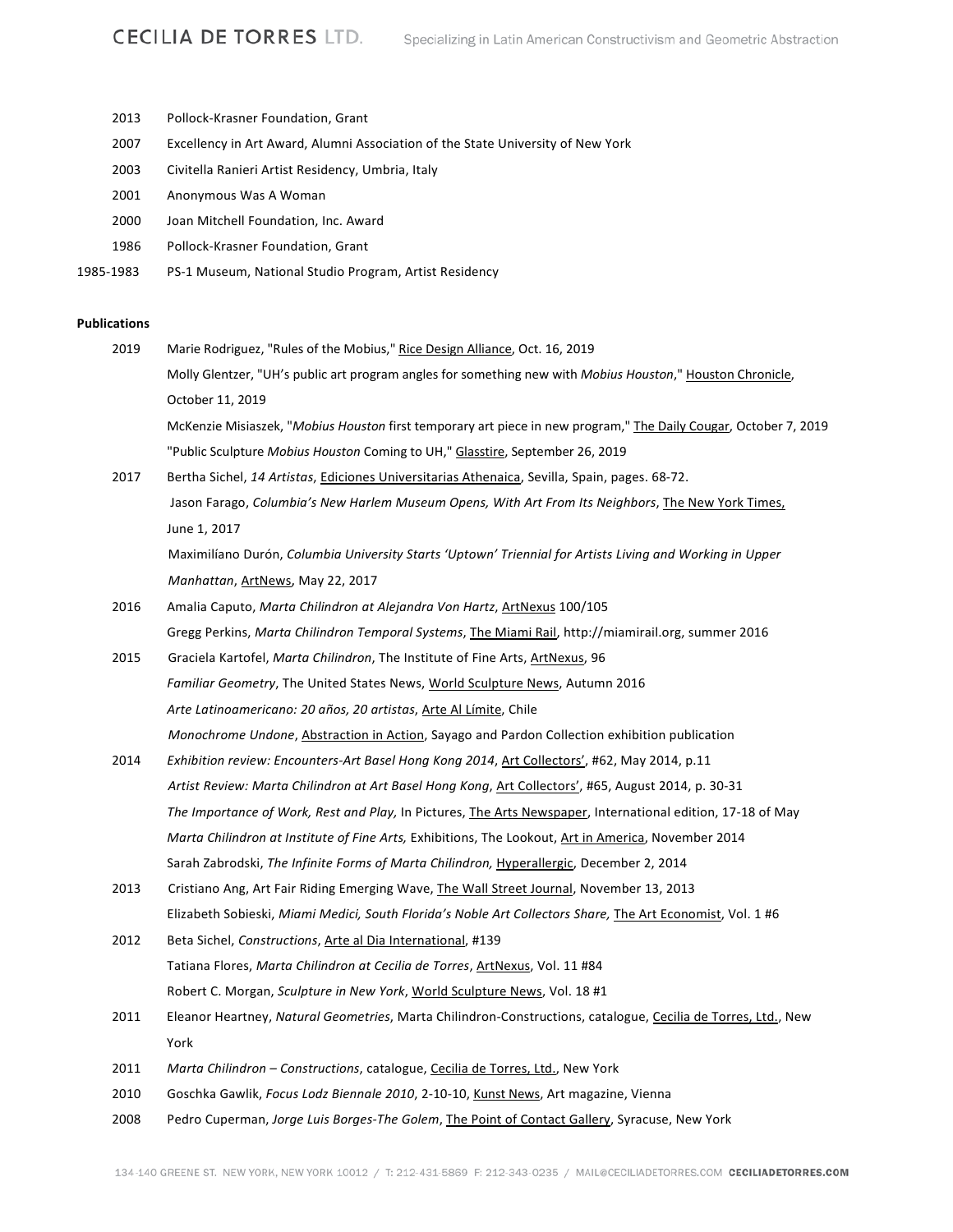|      | Jenni M. Loer, Inspired by a Myth, The Post-Standard, New York, Oct. 27, 2008                                              |
|------|----------------------------------------------------------------------------------------------------------------------------|
|      | Katherine Rushworth, When Man Becomes Maker, The Post-Standard, Nov. 9, 2008                                               |
|      | Placas em movimiento, Exposições, Veja Rio, June 18, 2008, p.68                                                            |
|      | Luis Camnitzer, El Último Libro, Museo de la Biblioteca Nacional de Madrid, Spain                                          |
|      | Deborah Cullen, Arte ≠ Vida, Actions by Artists of the Americas 1960-2000, El Museo del Barrio, New York                   |
| 2007 | Gerard McCarthy, Marta Chilindron and Karin Waisman, Amalie A. Wallace Gallery, SUNY, Old Westbury, Art in                 |
|      | America, June/July 2007, No 6, P. 210                                                                                      |
|      | Jonathan Goodman, Karin Waisman and Marta Chilindron, Amalie Wallace Gallery, SUNY, Old Westbury, Sculpture                |
|      | Magazine, June 2007, Vol. 26 Nº 5 p.74                                                                                     |
| 2006 | Reception for Artist, The Gulf Times, Doha, Qatar, April 13, 2006                                                          |
|      | CUQ to Host Renowned Sculptor, The Peninsula, Qatar, 4/12/2006                                                             |
| 2005 | Fonds D'art Contemporain de la Ville de Genève Collection 2001-2003                                                        |
| 2004 | Tatiana Flores, Marta Chilindron, ArtNexus, #54, Sept. 2004                                                                |
|      | Walter Robinson, Report from Madrid, Artnet.com, New York, Feb. 13, 2004                                                   |
| 2003 | Adriana Herrera, La Casa de Eugenio Espinosa, El Nuevo Herald, Miami, December 21, 2003                                    |
| 2003 | Jose Roca, Psychogeometries, Arco 04.                                                                                      |
| 2002 | Marta Chilindron, Untitled, The Breeder, October                                                                           |
| 2001 | Richard Vine, Report from Rio de la Plata; Art in America, October                                                         |
| 2001 | Robert C. Morgan, Marta Chilindron: Common Mysteries, Dot Galerie exhibition catalogue                                     |
| 2001 | Recent Writings on Latin American Art, New York Arts, Vol. 6 nº 10                                                         |
| 1999 | Robert C. Morgan, Marta Chilindron, Cinema Kinesis; Review, June 15                                                        |
|      | Las Uruguayas Exponen, Espectáculos, El País, Montevideo, Uruguay, May 5                                                   |
|      | Max Henry, New York, Cinema Kinesis; Flash Art, summer 1999                                                                |
|      | Richard Vine, Contemporánea 1999, El Museo del Barrio, Exhibition publication                                              |
| 1998 | Robert C. Morgan; Four Artists-Constructivists Roots, Review, June 15                                                      |
| 1997 | Jonathan Goodman, Marta Chilindron at Cecilia de Torres, Art in America, September                                         |
|      | Monica Amor, Marta Chilindron, ArtNexus, July-September                                                                    |
|      | Ana Tiscornia, Perverting Male Discourse, Lola Press, May-October                                                          |
|      | Karen S. Chambers, Marta Chilindron, Dimensions, Review, April 15                                                          |
|      | Graciela Sacco, Studio Camnitzer de 1975 a 1996, Valdotavo, Italy, Pag 12, El Pais a Diario, Buenos Aires, Argentina, July |
|      | 1997                                                                                                                       |
| 1996 | Ana Tiscornia, Perverting the Specific Object; Atlantica International Revista de las Artes, #15                           |
| 1995 | Marta Chilindron, Inclinations, Time Capsule a concise Encyclopedia by Women; Creative Time, p. 284, 285                   |
| 1994 | Gilberto de Abreu; Obra de are tambem e gente, O Globo, Rio de Janeiro, Brazil                                             |
|      | Monica Riani, Chamando o publico as falas, <i>Tribuna de Impresa</i> , Rio de Janeiro, Brazil                              |
|      | Manya Millen, Dupla exhibe quadros que falan con o público, O Globo, RJ, April 15                                          |
|      | Alfredo Suoto Almeida, Vendo e ovindo, Jornal do Commercio, RJ, April 18                                                   |
| 1993 | Monica Amor, Contemporary Art of Argentina, Brazil & Colombia, ArtNexus, June-August                                       |
|      | Mouthpiece, Point of Contact, University of Syracuse, April                                                                |

- 1992 Berta Sichel, *Touched by Light*, ArtNexus
- 1988 Michael Brenson, *Works for Urban College Raise Hard Questions,* The New York Times, April